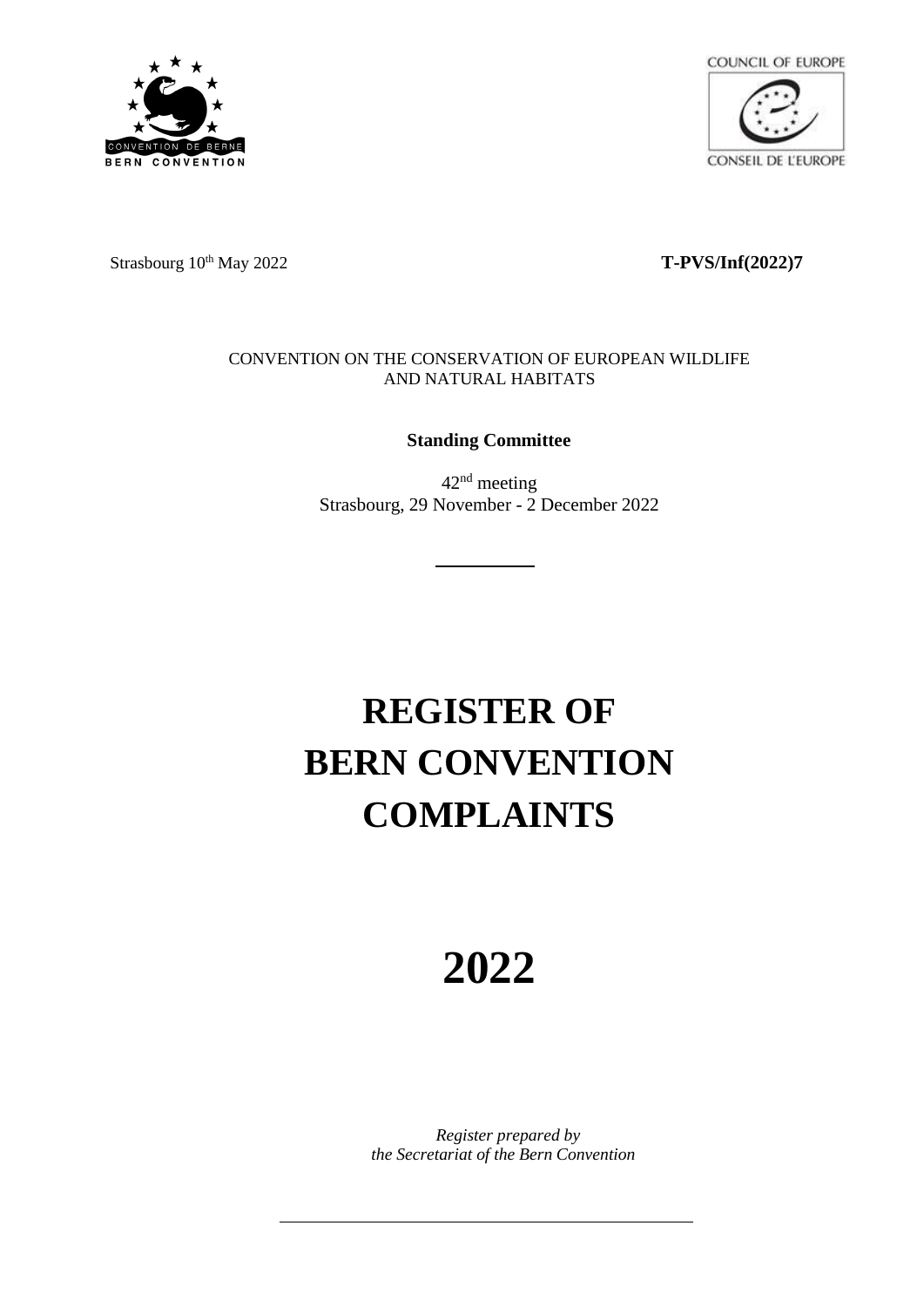At its 28th meeting, on 24-27 November 2008, the Standing Committee of the Bern Convention examined document T-PVS (2008) 7 "The case-file system: Reminder on the processing of complaints and new on-line form" and agreed to create a "registration system" to number the old files and the new incoming ones. This would provide quicker access to the information related to them. The Committee agreed to take up the model of "Register of case-files" as presented in Appendix II of the above mentioned document.

**LEGEND Open :** Open file Possible: Possible file **S-B :** Complaint in Stand-by **Not Relevant (Inadmissible)** : Screened by the Secretariat and not forwarded to the Bureau **Other**: Other complaints **Bold**: Case-files which have been formally opened by the Standing Committee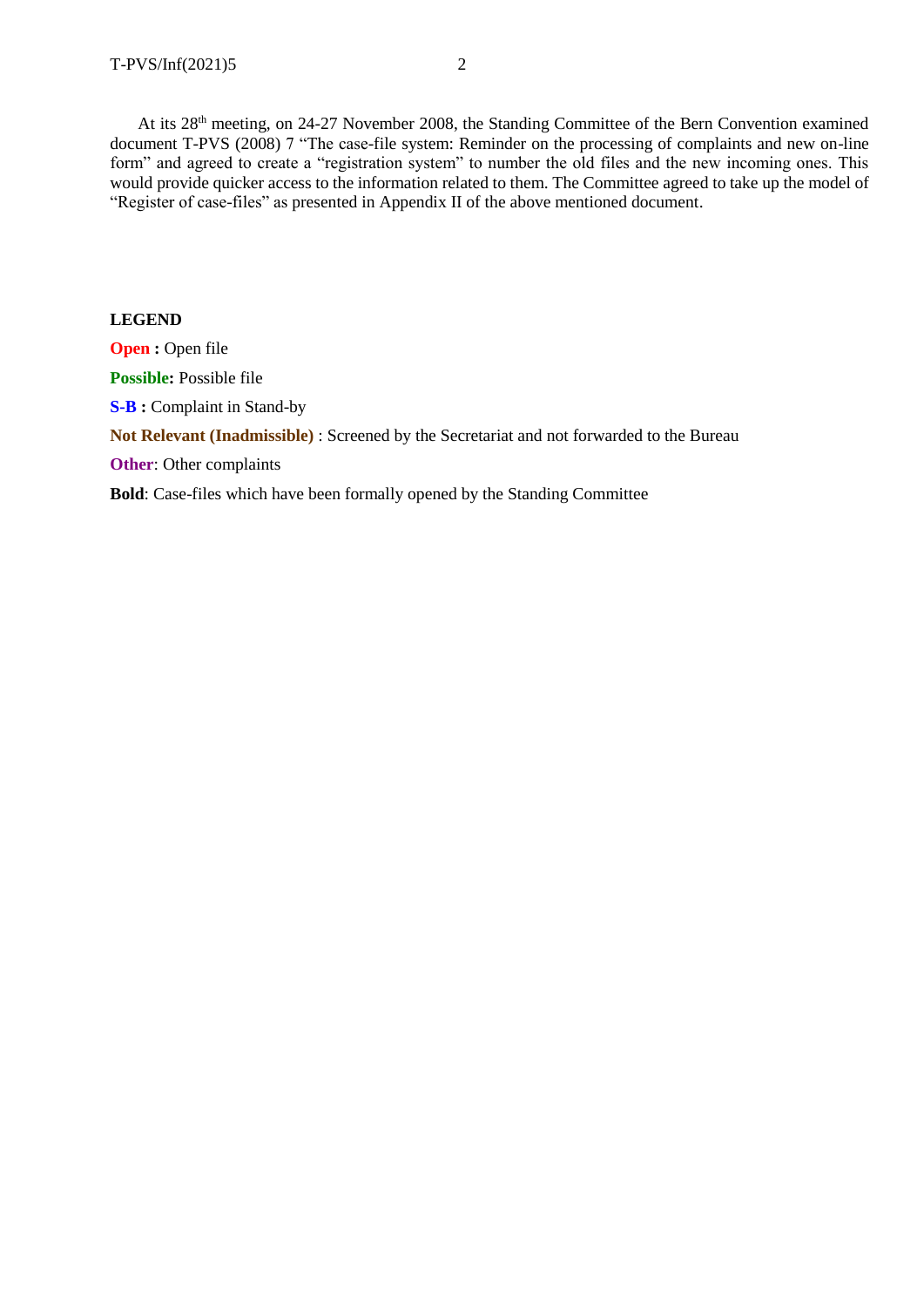|                         | <b>NAME</b>                                                    | No.    | <b>STATUS</b> |
|-------------------------|----------------------------------------------------------------|--------|---------------|
| 1                       | Gran Sasso, Italy                                              | 1982/1 | Closed        |
| $\overline{2}$          | Hunting in Valle Furlana, Italy                                | 1982/2 | Closed        |
| $\overline{3}$          | Wadensea, The Netherlands                                      | 1983/1 | Closed        |
| $\overline{\mathbf{4}}$ | Hainburg Alluvial Forest, Austria                              | 1983/2 | <b>Closed</b> |
| $\mathfrak{S}$          | Management of wetlands in Ravenna, Italy                       | 1984/1 | Closed        |
| 6                       | Inch Level Wetland Area, Ireland                               | 1984/2 | Closed        |
| $\overline{7}$          | Halvergate Marshes And Benone Region, Northern Ireland         | 1984/3 | Closed        |
| 8                       | Spring shooting, Greece                                        | 1984/4 | Closed        |
| $\boldsymbol{9}$        | <b>Markemeer, The Netherlands</b>                              | 1984/5 | <b>Closed</b> |
| 10                      | Hunting of migratory Birds, Cyprus                             | 1984/6 | Closed        |
| 11                      | St Petersberg Limestone Galleries The Netherlands              | 1984/7 | Closed        |
| 12                      | Duich Peat Moss, UK                                            | 1985/1 | Closed        |
| 13                      | Sorgenti del Fiume Pescara, Italy                              | 1986/1 | <b>Closed</b> |
| 14                      | Lake Akrotiri, Cyprus                                          | 1986/2 | Closed        |
| 15                      | Hares Down and Knowstone on Moores, UK                         | 1986/3 | Closed        |
| 16                      | <b>Alluvial Forest of Rastatt, Germany</b>                     | 1986/4 | <b>Closed</b> |
| 17                      | <b>Grencher Witi, Switzerland</b>                              | 1986/5 | <b>Closed</b> |
| 18                      | Vikos-Aoos Natural Park, Greece                                | 1986/6 | Closed        |
| 19                      | Caretta caretta in Dalyan Beach, Turkey                        | 1986/7 | Closed        |
| 20                      | Caretta caretta in Laganas Bay, Greece                         | 1986/8 | <b>Open</b>   |
| 21                      | Jersey and Channel Islands, UK                                 | 1987/1 | Closed        |
| 22                      | Chafarinas Islands, Spain                                      | 1987/2 | Closed        |
| 23                      | Santoña Marshes, Spain                                         | 1987/3 | <b>Closed</b> |
| 24                      | <b>Cabrespine Cave, France</b>                                 | 1987/4 | <b>Closed</b> |
| 25                      | Vipera Kaznakovi in Hopa, Turkey                               | 1988/1 | <b>Closed</b> |
| 26                      | <b>Gulf of Orosei, Italy</b>                                   | 1989/1 | <b>Closed</b> |
| 27                      | <b>Dorset Heathlands, UK</b>                                   | 1989/2 | <b>Closed</b> |
| 28                      | <b>Podarcis muralis, The Netherlands</b>                       | 1989/3 | <b>Closed</b> |
| 29                      | <b>Bufo calamita in Castlegregory, Ireland</b>                 | 1989/4 | <b>Closed</b> |
| 30                      | Vipera lebetina schweizerei in Milos, Greece                   | 1989/5 | Closed        |
| 31                      | Bottlenosed dolphins in Moray Firth, UK                        | 1989/6 | Closed        |
| 32                      | Poisoned Baits, Greece                                         | 1989/7 | Closed        |
| 33                      | Dam of Vidrieros/ Ursus arctos in Cantabria, Spain             | 1989/8 | <b>Closed</b> |
| 34                      | Vipera Ursini rakosiensis, Hungary                             | 1990/1 | Closed        |
| 35 <sup>5</sup>         | Hyla arborea, Sweden                                           | 1990/2 | <b>Closed</b> |
| 36                      | Bufo calamita, Austria                                         | 1990/3 | <b>Closed</b> |
| 37                      | <b>Bufo viridis and Eptesicus serotinus in Leimen, Germany</b> | 1990/4 | <b>Closed</b> |
| 38                      | Vipera wagneri, Switzerland, Germany, Netherlands, Sweden      | 1990/5 | Closed        |
| 39                      | La Loire, France                                               | 1991/1 | <b>Closed</b> |
| 40                      | Testude Hermanni in Maures, France                             | 1992/1 | <b>Closed</b> |
| 41                      | Ursus arctos in the Pyrenees, France                           | 1992/2 | Closed        |
| 42                      | <b>Totes Moores, Germany</b>                                   | 1992/3 | <b>Closed</b> |
| 43                      | Missolonghi Wetlands, Greece                                   | 1992/4 | Closed        |
| 44                      | Dam Project in Salamanca, Spain                                | 1992/5 | Closed        |
| 45                      | Caretta caretta In Patara, Turkey                              | 1993/1 | <b>Closed</b> |
| 46                      | Phoca vitulina in the Bay of Somme, France                     | 1993/2 | Closed        |
| 47                      | Wind Farm in Tarifa, Spain                                     | 1993/3 | Closed        |
| 48                      | Trade of Caretta caretta, Senegal                              | 1993/4 | Closed        |
| 49                      | Itoiz Dam Project, Spain                                       | 1993/5 | Closed        |
| 50                      | Testudo marginata, Greece                                      | 1994/1 | Closed        |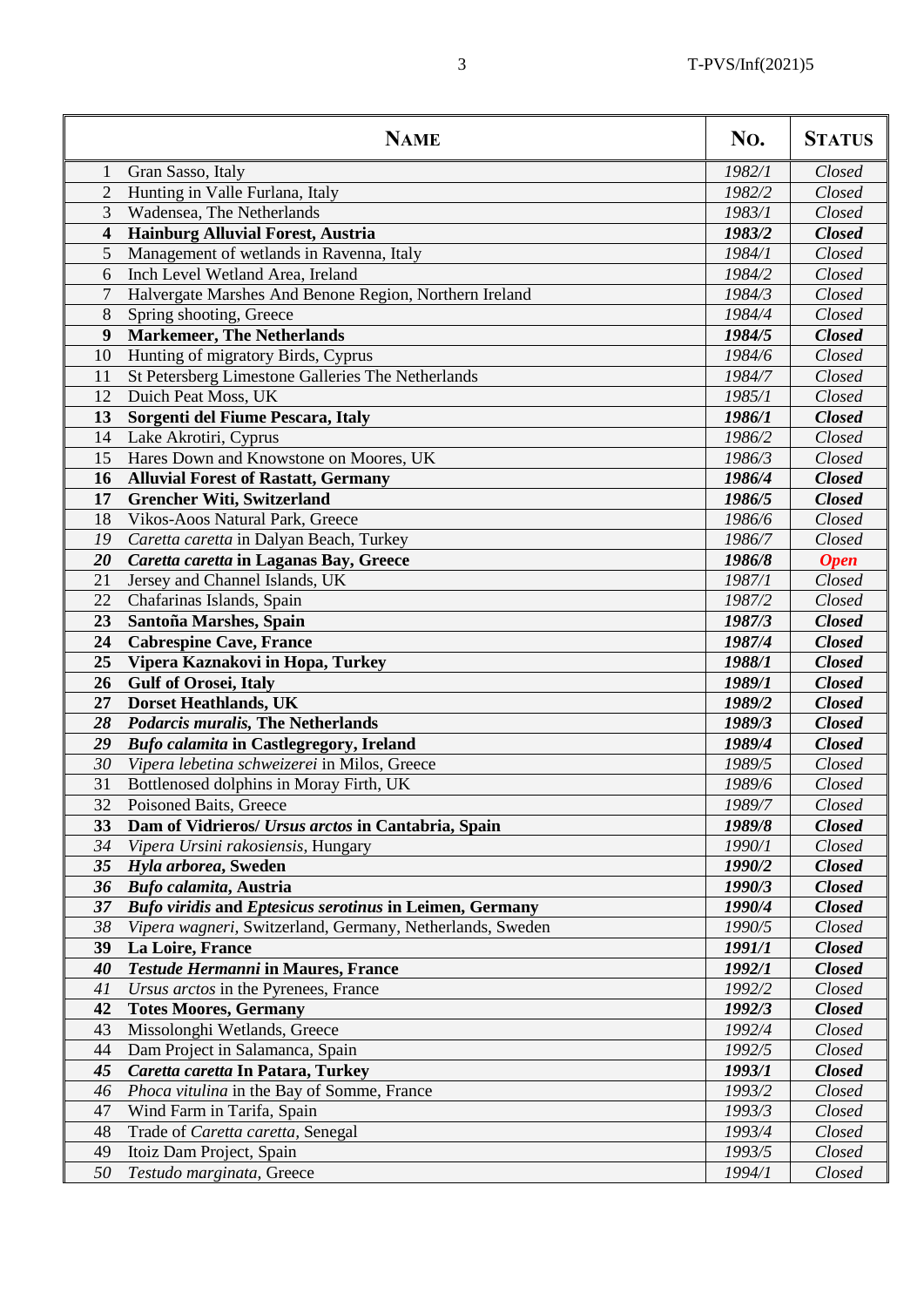| 51  | <i>Tryonix triunguis</i> , Turkey                                              | 1994/2 | Closed        |
|-----|--------------------------------------------------------------------------------|--------|---------------|
| 52  | Rana holtzi, Turkey                                                            | 1994/3 | Closed        |
| 53  | Gallocanta Marshes, Spain                                                      | 1994/4 | Closed        |
| 54  | <b>Grünewald Forest, Luxembourg</b>                                            | 1995/1 | <b>Closed</b> |
| 55  | Porto (Island of Tinos), Greece                                                | 1995/2 | Closed        |
| 56  | <b>Burdur Lake, Turkey</b>                                                     | 1995/3 | Closed        |
| 57  | <b>Biltzheim Forest, France</b>                                                | 1995/4 | Closed        |
| 58  | Introduction of exotic bees, Portugal                                          | 1995/5 | Closed        |
| 59  | Akamas Peninsula, Cyprus                                                       | 1995/6 | <b>Open</b>   |
| 60  | Caretta caretta in Kaminia, Greece                                             | 1995/7 | Closed        |
| 61  | Lacerta agilis, The Netherlands                                                | 1996/1 | Closed        |
| 62  | Triturus cristatus Orton Brick Pits, UK                                        | 1996/2 | Closed        |
| 63  | Oxyura leucocephala (White-headed duck), UK & others                           | 1997/1 | <b>Closed</b> |
| 64  | Rhine-Rhone Grand Canal Project, France                                        | 1997/2 | Closed        |
| 65  | Lake Vistonis and Lafralafrouda Lagoon, Greece                                 | 1997/3 | Closed        |
| 66  | Bialowiesa Project, Poland                                                     | 1998/1 | Closed        |
| 67  | Caretta caretta in Belek, Turkey                                               | 1998/2 | Closed        |
| 68  | Habitats for the survival of the common hamster (Cricetus cricetus) in Alsace, | 1998/3 | <b>Closed</b> |
|     | <b>France</b>                                                                  |        |               |
| 69  | Meles meles, UK                                                                | 1998/4 | <b>Closed</b> |
| 70  | Doñana National Park, Spain                                                    | 1998/5 | Closed        |
| 71  | Sciurus vulgaris, Italy                                                        | 1998/6 | Closed        |
| 72  | El Regajal Nature Reserve, Spain                                               | 1999/1 | Closed        |
| 73  | Ursus arctos, Greece                                                           | 1999/2 | Closed        |
| 74  | Canis lupus, Norway                                                            | 1999/3 | Closed        |
| 75  | Meles meles, Ireland                                                           | 1999/4 | Closed        |
| 76  | <b>Cricetus cricetus, The Netherlands</b>                                      | 1999/5 | <b>Closed</b> |
| 77  | Exploitation and trade of Lithophaga lithophaga, Spain                         | 1999/6 | Closed        |
| 78  | Green turtle in Kazanli, Turkey                                                | 2000/1 | <b>Closed</b> |
| 79  | Olympic Rowing Centre In Marathon, Greece                                      | 2001/1 | Closed        |
| 80  | Wind farms in Smola Archipelago, Norway                                        | 2001/2 | Closed        |
| 81  | Dam construction in Vistula River, Poland                                      | 2001/3 | Closed        |
| 82  | Motorway construction Kresna Gorge, Bulgaria                                   | 2001/4 | Possible      |
| 83  | Exotic Forest plantations, Iceland                                             | 2001/5 | Closed        |
| 84  | Military antenna in the Sovereign Base Area of Cyprus                          | 2001/6 | Closed        |
| 85  | Tourist Development in Souss Massa Nat. Park, Morocco                          | 2001/7 | Closed        |
| 86  | Odelouca Dam, Portugal                                                         | 2002/1 | Closed        |
| 87  | Caves in the Thrace Region, Turkey                                             | 2002/2 | Closed        |
| 88  | Wolf control, Switzerland                                                      | 2002/3 | Closed        |
| 89  | Motorway project Via Baltica, Poland                                           | 2002/4 | Closed        |
| 90  | Hydroelectric Damsat Kárahnjúkar And Nordlingaalda, Iceland                    | 2003/1 | Closed        |
| 91  | <b>Bystroe Estuary Canal, Ukraine</b>                                          | 2004/1 | <b>Closed</b> |
| 92  | Wind Farms in Balchik and Kaliakra, Bulgaria                                   | 2004/2 | <b>Open</b>   |
| 93  | Lesser white-fronted goose, Sweden                                             | 2005/1 | Closed        |
| 94  | Protection of the Green toad (Bufo viridis) in Alsace, France                  | 2006/1 | Closed        |
| 95  | Wind Farm Project, Slovenia                                                    | 2006/2 | Closed        |
| 96  | Motorway across Drava Marshlands/hydropower river Dobra, Croatia               | 2006/3 | Closed        |
| 97  | Planned capture of bottlenose dolphins, Turkey                                 | 2006/4 | Closed        |
| 98  | Eradication and trade of the American Grey squirrel (Sciurus carolinensis),    | 2007/1 | <b>Closed</b> |
|     | <b>Italy</b>                                                                   |        |               |
| 99  | Natterjack (Bufo calamita) population on the coastal island of Smögen, Sweden  | 2007/2 | Closed        |
| 100 | Aberdeen Western Peripheral Route, UK                                          | 2008/1 | Closed        |
| 101 | Tourism project in El Bosc de la Rabassa, Andorra                              | 2008/2 | Closed        |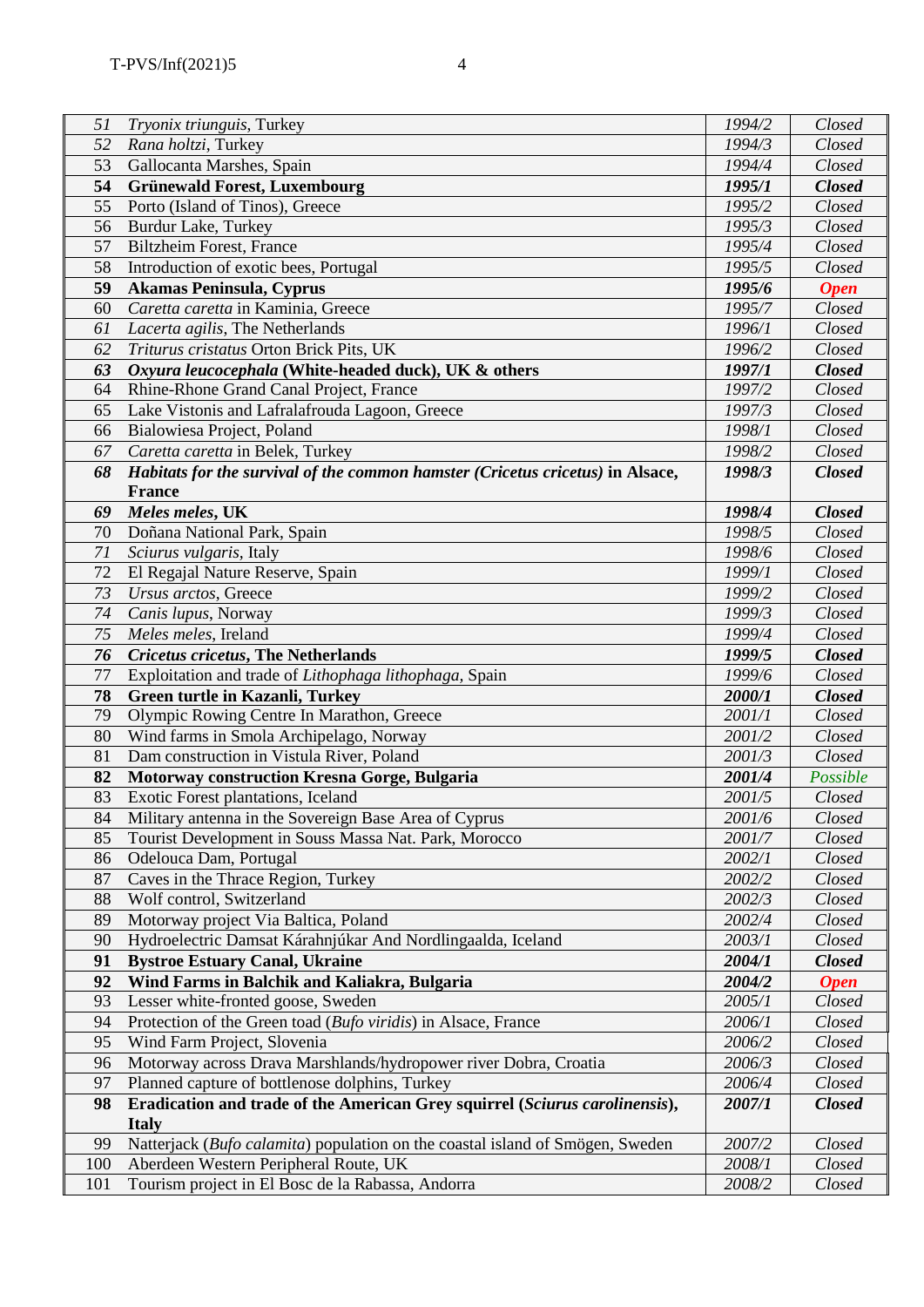| 102 | Impacts on the Hermann tortoise (Testudo hermanni), France                                                                                                 | 2008/3  | Closed      |
|-----|------------------------------------------------------------------------------------------------------------------------------------------------------------|---------|-------------|
| 103 | Lošinį Dolphin Reserve (Tursiops truncatus), Croatia                                                                                                       | 2008/4  | Closed      |
| 104 | Emerald Network, Switzerland                                                                                                                               | 2008/5  | Closed      |
| 105 | Wind turbines in Alta Maremma (Italy)                                                                                                                      | 2008/6  | Closed      |
| 106 | Black Grouse (Tetrao tetrix) in Drôme and Isère, France                                                                                                    | 2009/1  | Closed      |
| 107 | Ecological impacts of a tourism centre in Saïdia, Morocco                                                                                                  | 2009/2  | Closed      |
| 108 | Planned culling of badgers (Meles meles) in Wales, UK                                                                                                      | 2009/3  | Closed      |
| 109 | Conservation of wolves, brown bears, wolverines and lynxes, Norway                                                                                         | 2009/4  | Closed      |
| 110 | Threats to Vjetrenica cave, Bosnia and Herzegovina                                                                                                         | 2010/1  | Closed      |
| 111 | Afforestation of steppic habitats, Ukraine                                                                                                                 | 2010/2  | Closed      |
| 112 | Threat to natural habitats and species in Dniester River Delta, Ukraine                                                                                    | 2010/3  | Closed      |
| 113 | Increase in turtle mortality in Episkopi and Akrotiri areas, United Kingdom                                                                                | 2010/4  | Closed      |
| 114 | Threats to marine turtles in Thines Kiparissias, Greece                                                                                                    | 2010/5  | <b>Open</b> |
| 115 | Culling of badgers in Côte d'Or, France                                                                                                                    | 2010/6  | Closed      |
| 116 | Culling of Badgers, United Kingdom                                                                                                                         | 2010/7  | <b>NR</b>   |
| 117 | Sediments immersion in the sea in the harbour of Lorient, France                                                                                           | 2011/1  | <b>NR</b>   |
| 118 | Management of carnivores, Norway                                                                                                                           | 2011/2  | Closed      |
| 119 | Threat to Riella helicophylla in the Department of the Bouches-du-Rhône, France                                                                            | 2011/3  | Closed      |
| 120 | Threats to the Mediterranean monk seal (Monachus monachus), Turkey                                                                                         | 2011/4  | Closed      |
| 121 | Apron du Rhône (Zingel asper) menacé dans les départements du Doubs (France) et<br>le canton du Jura (Suisse)                                              | 2011/5  | $S-B$       |
| 122 | Threat to the brown bear in Croatia                                                                                                                        | 2011/6  | Closed      |
| 123 | Management of the wolf (Canis lupus) in Ukraine                                                                                                            | 2011/7  | Closed      |
| 124 | Threat to the Bottlenose Dolphin (Tursiops truncatus) in Ukraine                                                                                           | 2011/8  | Closed      |
| 125 | Wide scale culling of badgers to control bovine tuberculosis in cattle (UK)                                                                                | 2012/1  | Closed      |
| 126 | Brown bears' welfare (Ursus arctos) in France                                                                                                              | 2012/2  | <b>NR</b>   |
| 127 | Possible spread of the American mink (Neovison vison) in Poland                                                                                            | 2012/3  | Closed      |
| 128 | Steady decline of the national badger (Meles meles) population in Ireland                                                                                  | 2012/4  | Closed      |
| 129 | Sport and recreation facilities in Çıralı key turtle nesting beach (Turkey)                                                                                | 2012/5  | Closed      |
| 130 | Ski tourism developments in Stara Planina candidate Emerald site (Serbia)                                                                                  | 2012/6  | Closed      |
| 131 | Presumed illegal killing of birds in Malta                                                                                                                 | 2012/7  | Closed      |
| 132 | Ecological impact of the town Planning in Lunay (France)                                                                                                   | 2012/8  | Closed      |
| 133 | Presumed degradation of nesting beaches in Fethiye and Patara SPAs (Turkey)                                                                                | 2012/9  | <b>Open</b> |
| 134 | Possible threats to the wolf population in France                                                                                                          | 2012/10 | <b>NR</b>   |
| 135 | Marsupella profunda threatened by a waste burn incinerator at Rostowrack Farm St<br>Dennis, UK                                                             | 2012/11 | Closed      |
| 136 | Impact of a project for the regulation of the Danube River on the river's biodiversity,<br>Croatia                                                         | 2012/12 | Closed      |
| 137 | Cutting of trees for the expansion of the railway network, UK                                                                                              | 2012/13 | Closed      |
| 138 | Hydro power development within the territory of Mavrovo National Park<br>(North Macedonia)                                                                 | 2013/1  | <b>Open</b> |
| 139 | Implantation of an asphalt plant in a flood risk area with possible threats to the otter<br>(Lutra lutra) and the European mink (Mustela lutreola), France | 2013/2  | Closed      |
| 140 | Management of wolf population in Norway                                                                                                                    | 2013/3  | <b>NR</b>   |
| 141 | Presumed threat to bat due to felling of trees in Ukrainian natural reserves                                                                               | 2013/4  | Closed      |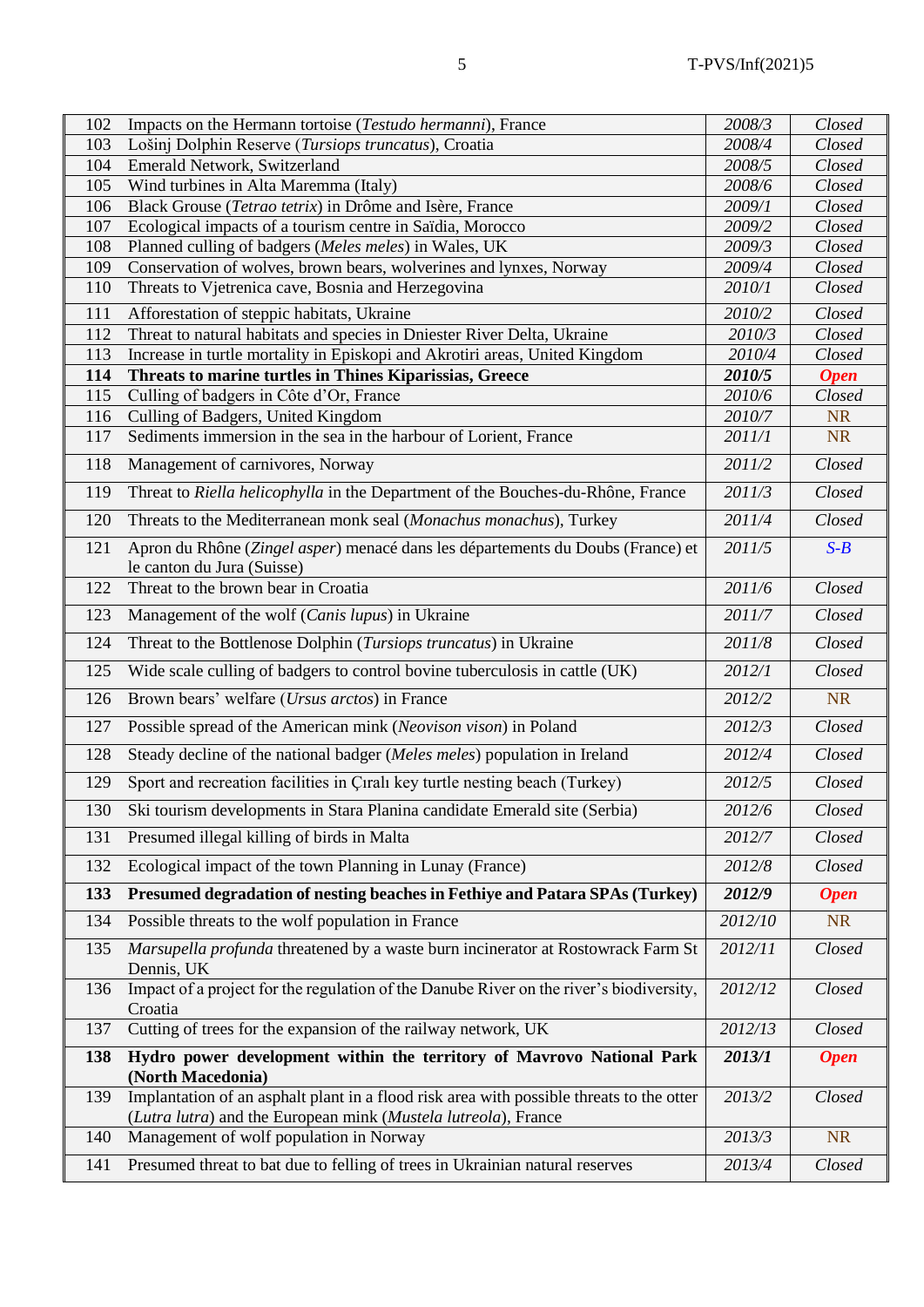| 142 | Presumed impact of a construction of Overhead Power Line (OHL) in an<br>environmentally sensitive area in the Lithuanian-Polish borderland            | 2013/5  | Closed      |
|-----|-------------------------------------------------------------------------------------------------------------------------------------------------------|---------|-------------|
| 143 | Presumed destruction of little <i>mustelidae</i> in France                                                                                            | 2013/6  | <b>NR</b>   |
| 144 | Presumed risk of national extinction of badgers (Meles meles) in England                                                                              | 2013/7  | Closed      |
| 145 | Presumed abusive eradication of the badger (Meles meles) in France                                                                                    | 2013/8  | Closed      |
| 146 | Presumed destruction of birds' and bats' habitats due to tourism developments in<br><b>Ukrainian Natural Reserves</b>                                 | 2013/9  | Closed      |
| 147 | Impact of corn monoculture on the conservation status of protected species in Alsace<br>(France)                                                      | 2013/10 | Closed      |
| 148 | Killing of Pilot whales (Globicephala melas) in Feroe Islands (Denmark)                                                                               | 2013/11 | <b>NR</b>   |
| 149 | Presumed risk of national extinction of badgers (Meles meles) in Ireland                                                                              | 2014/1  | Closed      |
| 150 | Flora species threatened by development plans in the Hérault region, France                                                                           | 2014/2  | <b>NR</b>   |
| 151 | Presumed deliberate killing of birds in Serbia                                                                                                        | 2014/3  | Closed      |
| 152 | Presumed unsustainable wolf hunting in Latvia                                                                                                         | 2014/4  | <b>NR</b>   |
| 153 | Presumed ecosystem perturbation deriving from badger culls in England                                                                                 | 2014/5  | Closed      |
| 154 | Wind energy: Possible threats to an endangered natural habitat in Izmir (Turkey)                                                                      | 2014/6  | Closed      |
| 155 | Presumed local extinction of badgers in Somerset & Gloucestershire (England) –<br>two grouped complaints                                              | 2014/7  | <b>NR</b>   |
| 156 | Presumed large-scale exploitation and marketing of protected marine shelled<br>molluscs in Greece                                                     | 2014/8  | $S-B$       |
| 157 | Possible impact of haying performed in the steppe and forest-steppe reserves of<br>Ukraine                                                            | 2014/9  | Closed      |
| 158 | Presumed negative impact of sanitary felling of trees in nature reserves in Ukraine                                                                   | 2015/1  | <b>NR</b>   |
| 159 | Possible impact of wind-farm developments on bats (North Macedonia)                                                                                   | 2015/2  | $S-B$       |
| 160 | Destruction de milieu naturel dans la commune de La Croix Valmer (département<br>du Var) ayant un impact présumé sur l'herpétofaune)                  | 2016/1  | <b>NR</b>   |
| 161 | Habitat destruction in the Hutton Lowcross area (North Yorkshire, England), with<br>a possible impact on amphibian and reptiles species               | 2016/2  | <b>NR</b>   |
| 162 | Alleged deliberate killing of birds of prey in Serbia in the period 2014-2016                                                                         | 2016/3  | Closed      |
|     | 163 Development of a commercial project in Skadar Lake National Park and                                                                              | 2016/4  | <b>Open</b> |
| 164 | candidate Emerald site (Montenegro)<br>Presumed negative impact of hydro-power plant development on the Vjosa<br>river (Albania)                      | 2016/5  | <b>Open</b> |
| 165 | Presumed risk of national extinction of great bustards (Otis tarda) in Serbia                                                                         | 2016/6  | $S-B$       |
| 166 | Poaching of the Common Quail in Serbia in the period 2005-2015                                                                                        | 2016/7  | <b>NR</b>   |
| 167 | Presumed abusive eradication of the badger (Meles meles) in the Department of<br>Saône-et-Loire (France)                                              | 2016/8  | <b>NR</b>   |
| 168 | Possible threat to "Svaneti 1" Candidate Emerald Site (GE0000012) from Nenskra<br>Hydro Power Plant development (Georgia)                             | 2016/9  | $S-B$       |
| 169 | Lack of legal protection for Northern Goshawk and birds of prey in Norway                                                                             | 2017/01 | Closed      |
| 170 | Alleged negative impacts to Lake Ohrid and Galichica National Park<br>candidate Emerald Sites due to infrastructure developments (North<br>Macedonia) | 2017/02 | <b>Open</b> |
| 171 | Possible negative impact of a harbor's construction on the confluence of the Sava<br>into the Danube (Serbia)                                         | 2017/03 | Closed      |
| 172 | Presumed threat to Emerald site Tarutino (UA0000137) from cultivation<br>developments (Ukraine)                                                       | 2017/04 | Closed      |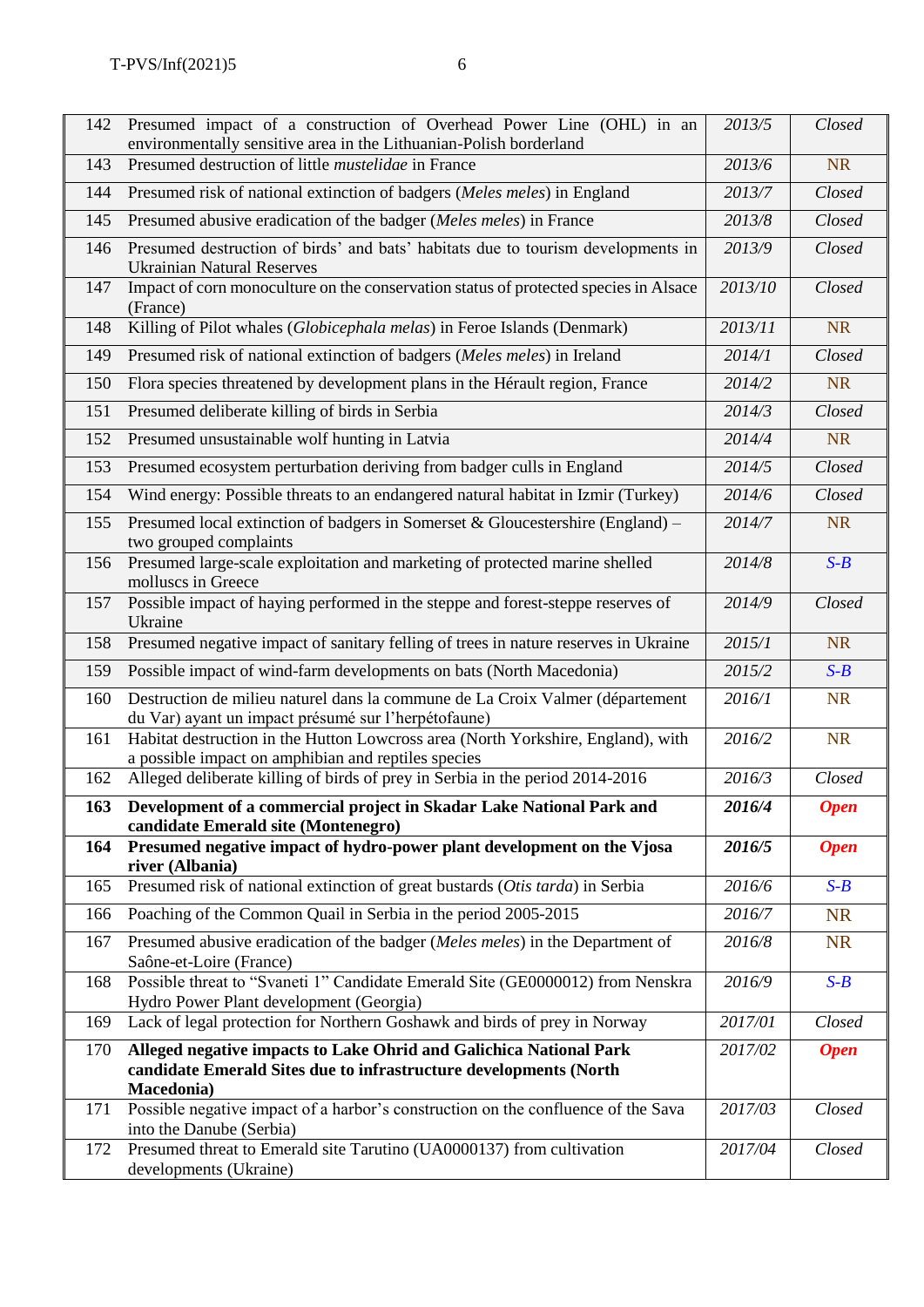| 173 | Amendments to the hunting law in Cyprus and possible setbacks for the fight<br>against IKB                                                                                                                                                               | 2017/05 | <b>NR</b>    |
|-----|----------------------------------------------------------------------------------------------------------------------------------------------------------------------------------------------------------------------------------------------------------|---------|--------------|
| 174 | Possible negative impact on Breidafjördur Nature Reserve's authentic birch woods<br>from new road infrastructure (Iceland)                                                                                                                               | 2017/06 | $S-B$        |
| 175 | Alleged threat to the Raaderwald Forest in Austria                                                                                                                                                                                                       | 2017/07 | Closed       |
| 176 | Presumed threat to Emerald site "Polonina Borzhava" (UA0000263) from wind<br>energy development (Ukraine)                                                                                                                                                | 2018/01 | $S-B$        |
| 177 | Presumed threat to Emerald site "Black Sea Biosphere Reserve" (UA0000017)<br>from military trainings (Ukraine)                                                                                                                                           | 2018/02 | Closed       |
| 178 | Presumed threat to Emerald site "Holosiyin National Park" (UA0000043) from gas<br>stations (Ukraine)                                                                                                                                                     | 2018/03 | <b>NR</b>    |
| 179 | Alleged threat to Bodrum Tilkicik Bay from the development of a marine project<br>(Turkey)                                                                                                                                                               | 2018/04 | Closed       |
| 180 | Alleged threats to the Emerald network sites "Skhidnyi Svydovets" (UA 0000259),<br>"Marmaroski ta Chyvchyno-Hryniavski Hory" (UA 0000117) and "Carpathian<br>Biosphere Reserve" (UA 0000006) (Ukraine)                                                   | 2018/05 | $S-B$        |
| 181 | Presumed threats to the Emerald Network sites Olmanskiye bolota (BY0000012)<br>and "Topila Bog" (BY0000083) in Belarus                                                                                                                                   | 2018/6  | <b>Other</b> |
| 182 | Presumed threats to the Emerald Network site Marochna Swamp (BY0000061) in<br><b>Belarus</b>                                                                                                                                                             | 2018/7  | <b>NR</b>    |
| 183 | Possible negative effect of hydrocarbons extraction in Emerald sites "Sviati Hory"<br>(UA0000029), "Iziumska Luka Regional Landscape Park" (UA0000073),<br>"Ukrainskyi Stepovyi Nature Reserve" (UA0000019), and "Riznykivskyi"<br>(UA0000219) (Ukraine) | 2019/01 | Other        |
| 184 | Presumed threat to Emerald site "Zatoky" (UA0000214) from windfarm<br>development (Ukraine)                                                                                                                                                              | 2019/02 | <b>Other</b> |
| 185 | Presumed threat to Emerald site "Cholhynskyi" (UA0000178) from windfarm<br>development (Ukraine)                                                                                                                                                         | 2019/03 | Closed       |
| 186 | Badger Culling Policy in England (UK)                                                                                                                                                                                                                    | 2019/04 | $S-B$        |
| 187 | Habitat destruction in Mersin Anamur Beach (Turkey)                                                                                                                                                                                                      | 2019/05 | Possible     |
| 188 | Border fence construction between Denmark and Germany (Denmark)                                                                                                                                                                                          | 2019/06 | Closed       |
| 189 | Alleged negative impact from the construction of Ilisu Dam HPP (Turkey)                                                                                                                                                                                  | 2019/07 | Closed       |
| 190 | Lack of appropriate legal protection of Fungi species (Belgium)                                                                                                                                                                                          | 2019/08 | Closed       |
| 191 | Recognising Horbachykha as a protected area to save it from residential<br>developments (Ukraine)                                                                                                                                                        | 2020/01 | $S-B$        |
| 192 | Logging threats to the Black Tysa River in Emerald Network site "Marmaroski ta<br>Chyvchyno-Hryniavski Hory" (UA0000117) (Ukraine)                                                                                                                       | 2020/02 | $S-B$        |
| 193 | Presumed threat to Emerald Network site "Bugzkyi Gard National Nature Park"<br>(UA0000040) (Ukraine)                                                                                                                                                     | 2020/03 | <b>Other</b> |
| 194 | The Amulsar gold mine project and its impacts on Emerald Network sites<br>(Armenia)                                                                                                                                                                      | 2020/04 | $S-B$        |
| 195 | Lack of protection of the Scottish Wildcat (Felis silvestris) (United Kingdom)                                                                                                                                                                           | 2020/05 | Closed       |
| 196 | Presumed threat to Tagus Estuary Special Protected Area from a new airport<br>(Portugal)                                                                                                                                                                 | 2020/06 | $S-B$        |
| 197 | Abattage incontrôlé du blaireau (Meles meles) en France                                                                                                                                                                                                  | 2020/07 | Closed       |
| 198 | Alleged threat to biodiversity due to draft amendment of hunting legislation<br>(Bulgaria)                                                                                                                                                               | 2020/08 | Closed       |
| 199 | Possible negative impact of hydro-power plant development on the Neretva river<br>(Bosnia and Herzegovina)                                                                                                                                               | 2020/09 | Possible     |
| 200 | Alleged threats to marine turtles due to a new coal-fired power plant at Sugözü<br>Beach (Turkey)                                                                                                                                                        | 2021/01 | $S - B$      |